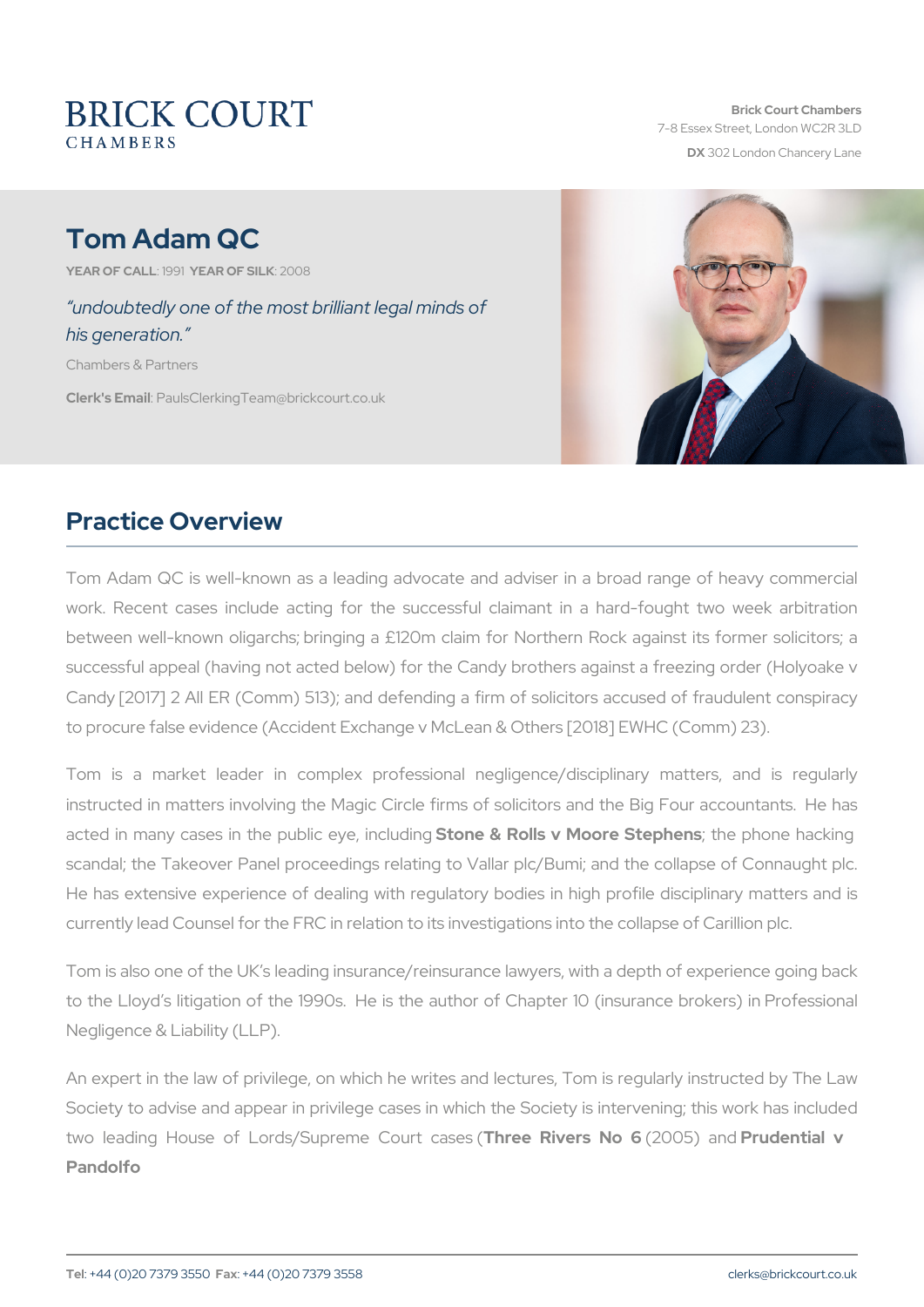$(2012)$ .

At Cambridge he won a boxing blue as well as prizes for light verse, oratory and more conventional more conventional more conventional more conventional more conventional more conventional more conventional more convention academic achievements.

### Commercial

General Commercial

- " "He's got a really excellent style in court, he's very good wi advice." "A good cross-examiner with great Chamber dega bathere csas 20
- " "First-class with excellent expe(rThe ecleeignalth  $50a20d7$ )
- " "A superb analyst who is excellent to work with." "He (Chamyboclev & Partners 2017)
- " Highly regarded by instructing parties and peers alike, with one one of the most brilliant legal min $dG$ hambiesrsge&nePraarttiroenr.s" 2015)
- " "Commercial, user-friendly and a delight to work with. He accomplished advocate." "Clearly had a grasp of the detail that advocate who was very good on cross-examination; he knew (Chambers & Partners 2015)

Tom s recent general commercial cases include a 2 week arbitration 2017, in which Tom obtained a substantial award for his client (this Commercial Court, resulting in the issue of a freezing order and pay Candy  $[2017]$  2 All ER (Comm) 513, in which Tom (instructed to come turned a novel form of freezing injunction granted against the Candy the Court of Appeal accepted that the Judge had both applied the wi the facts.

Professional negligence

- " "A superb analyst and excell(@Chhtamobwerosk&wPahrthers 2018)
- " He continues to impress on large complex litigation, and he existing law." "He has a great ability to b Cebaak molonewish & opphapiltense riss sauler
- " "He is bright, hard-working, lateral thinking, and he has a good s a particular (jQdgmbers & Partners 2015)
- " "He gets very directly and quickly to the key issues, does everyt of humour." "A clever and punchy barrister, he doesn't shy away his think( $i$ Chambers & Partners 2014)

Tom is regularly instructed in heavy professional negligence dis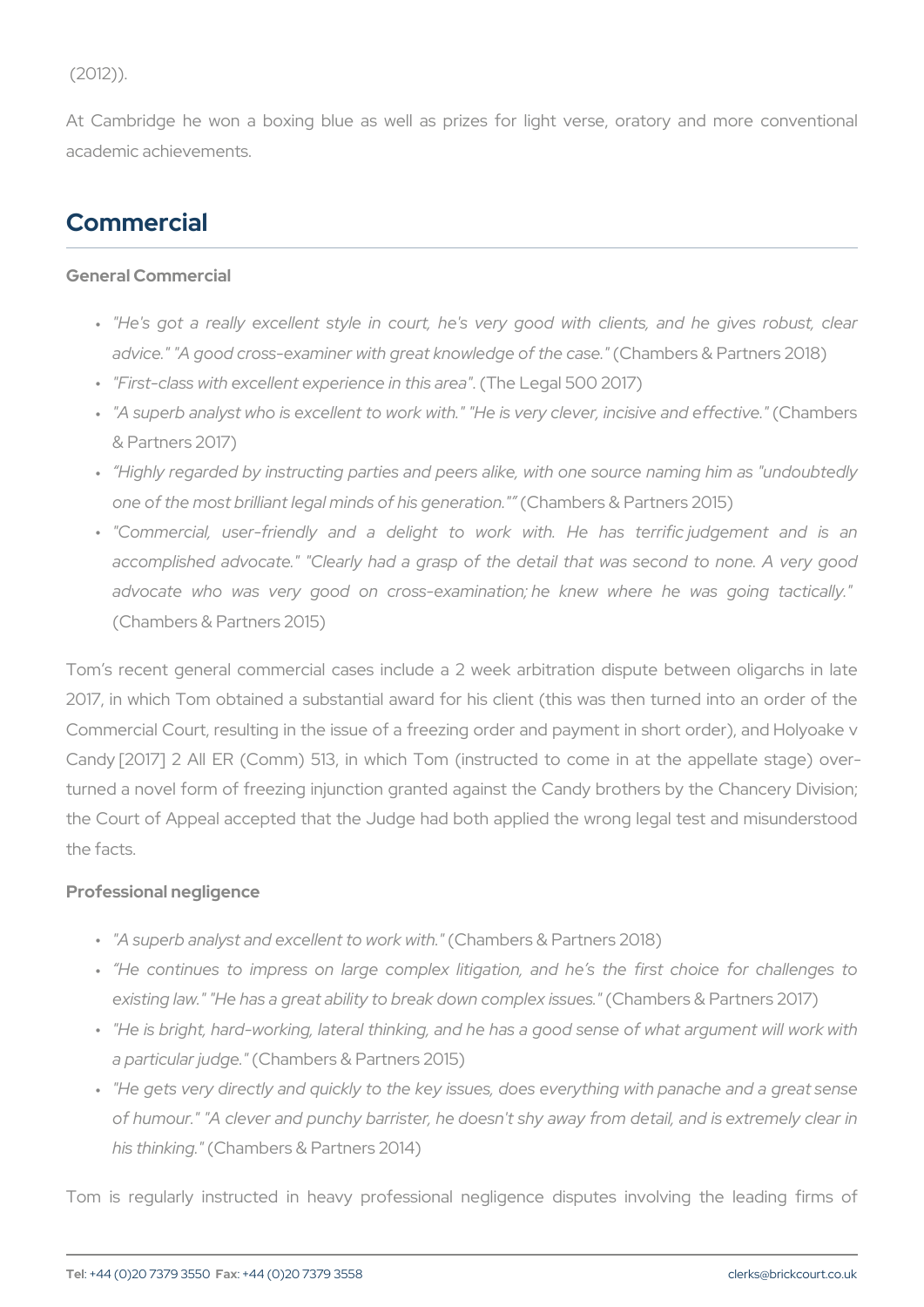accountants, solicitors, insurance brokers, barristers and others enables him to analyse underlying transactions in many different do accurate assessment of where strengths and weaknesses lie. He h profile cases of recent years.

Some significant recent cases:

- " Alton v Ernst & Yomung cted for EY in this 5-6 week 2018 Cor which accusations of negligence have been made in relation to tax known Eclipse film schemes.
- " NRAM v EvershTecchns acted for NRAM in a 3-4 week Chancery negligent legal advice about standard form banking documents.
- " Accident Exchange v McLeamo&n @uahselresading Counsel for Morga the firms accused by Accident Exchange of improperly conducting hire litigation. The case has spawned large numbers of interlo Exchange v McLean & Others [2018] EWHC (Comm) 23 (in which Accident Exchange s claim that the iniquity exception applie Accident Exchange v McLean & Others [2018] EWHC 1533 (Co Court granted Morgan Cole's application for security for costs).

Some significant past cases:

- " Stone & Rolls v Moore **Stemplaenesd** for the defendant auditors at the House of Lords. In this landmark case, which sharply divided auditors faced a claim for negligent failure to detect that their co vehicle for fraud by its owner and controller. They succeeded in basis that the company itself had been guilty of the dishone auditors should have detected, and thus could not mount a claim.
- " Phone hackTing was heavily involved in rebutting the allegation solicitors who had formerly acted for News International (Harbot mistake" in relation to the phone hacking scandal; this encomp International itself but also with Parliament and the Leveson Enqu
- " Reed Employment v Robsone & colders temporary employment busi into tax planning on the advice of its then accountants,  $\mathbb{R}^d$ challenged by HMRC and litigation followed. Tom acted for Rhodes for negligence both as tax advisers and auditors.
- " M C ashback v Nabarr Tom L Pefended Nabarro LLP against a heav (put at about  $£125m$ ) relating to the conduct of underlying litigation
- " SocGen v RSA and a bt terre rise loss of \$500m in gold bullion, Soc against both its insurers and its insurance brokers (one of whom T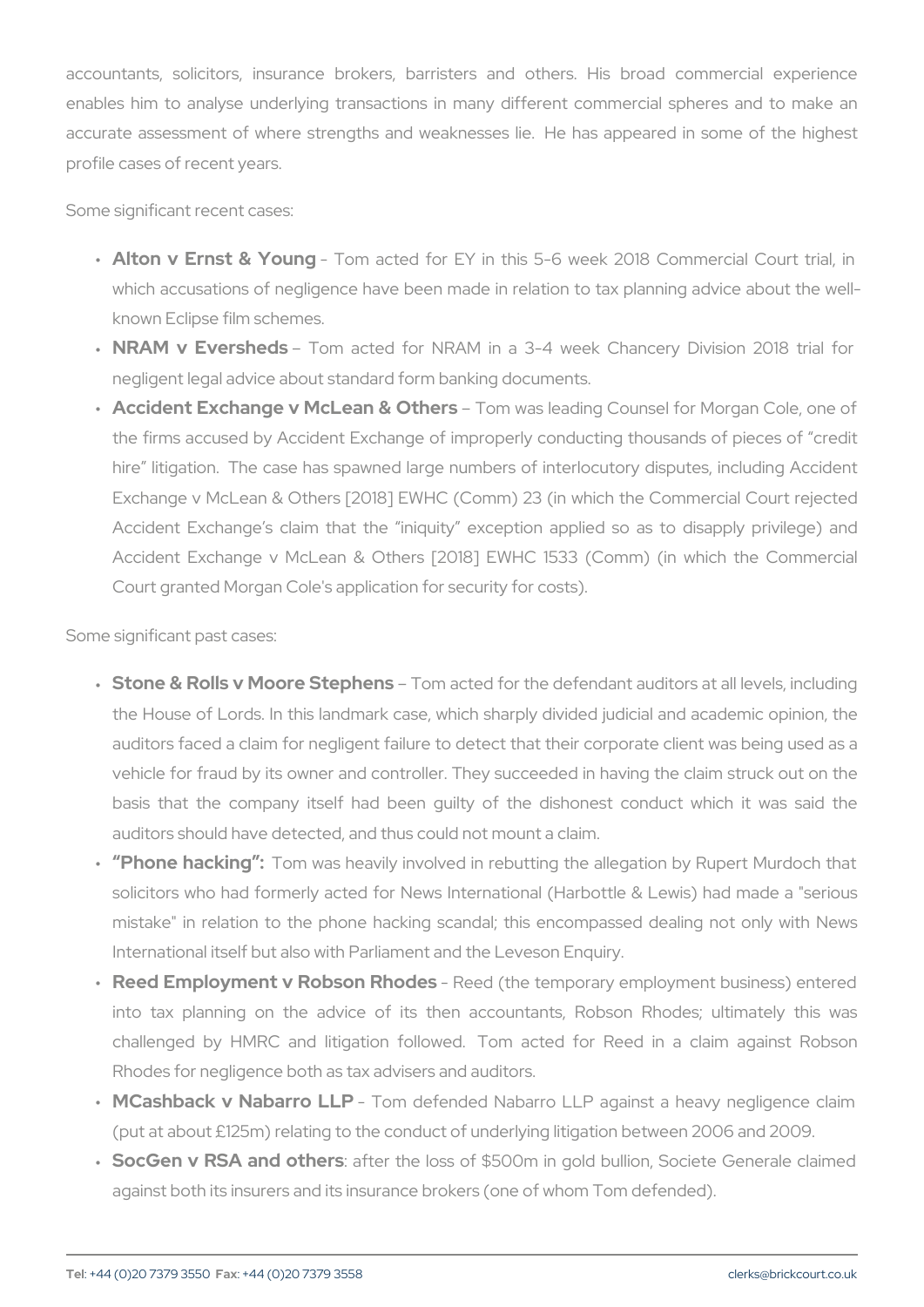- " Credit Suisse v Linkilsatoelasm arose from the collapse of Parmalat Suisse in its complaint that it had been badly advised on Italian Ia
- " Guy Hands & O'rs v Baker :Tillolym & de Aennochtehole ra member of the group action relating to a tax avoidance scheme.
- " The Football League v edigle owl higs othe collapse of ITV Digital, the League v edigious solicitors for failing to advise that a parent company guarantee original sale of broadcasting rights. This has become a leading commercial advice from solicitors.

Professional discipline

" "A robust advocate, who adapts his style expletelly etgoalth5e0 0ca2s0e1 7n h

As a natural fit with his expertise in professional negligence, Tom client base in relation to professional disciplinary matters. He has e functions of all the major regulators, including the Takeover Panel Recently he has acted for PricewaterhouseCoopers in relation to charges by the FRC over  $R$ audit of Connaught plc, and for Freshfields in relation to charge relation to the affairs of Vallar plc/BUMI. He is currently lead investigations into the collapse of Carillion plc.

Insurance/reinsurance

- " "Very, very good at advocacy & bright, intelligent, (r@saponrbseinvse & and to work with." Intelligent, (Cha Partners 2018)
- " "A wonderful team player and an out sthaendlienggalp 50fOor2n0e1r7.)"
- " "His cross-examination is sublime and a joy to behold. Also, de: good person to work with and help Cshoa ent bitchrish of us also when  $\alpha$  are then  $\alpha$  changers  $(2017)$
- " "He's a really properly excellent Chrasmulpanse & I Pragram to rs" 2014)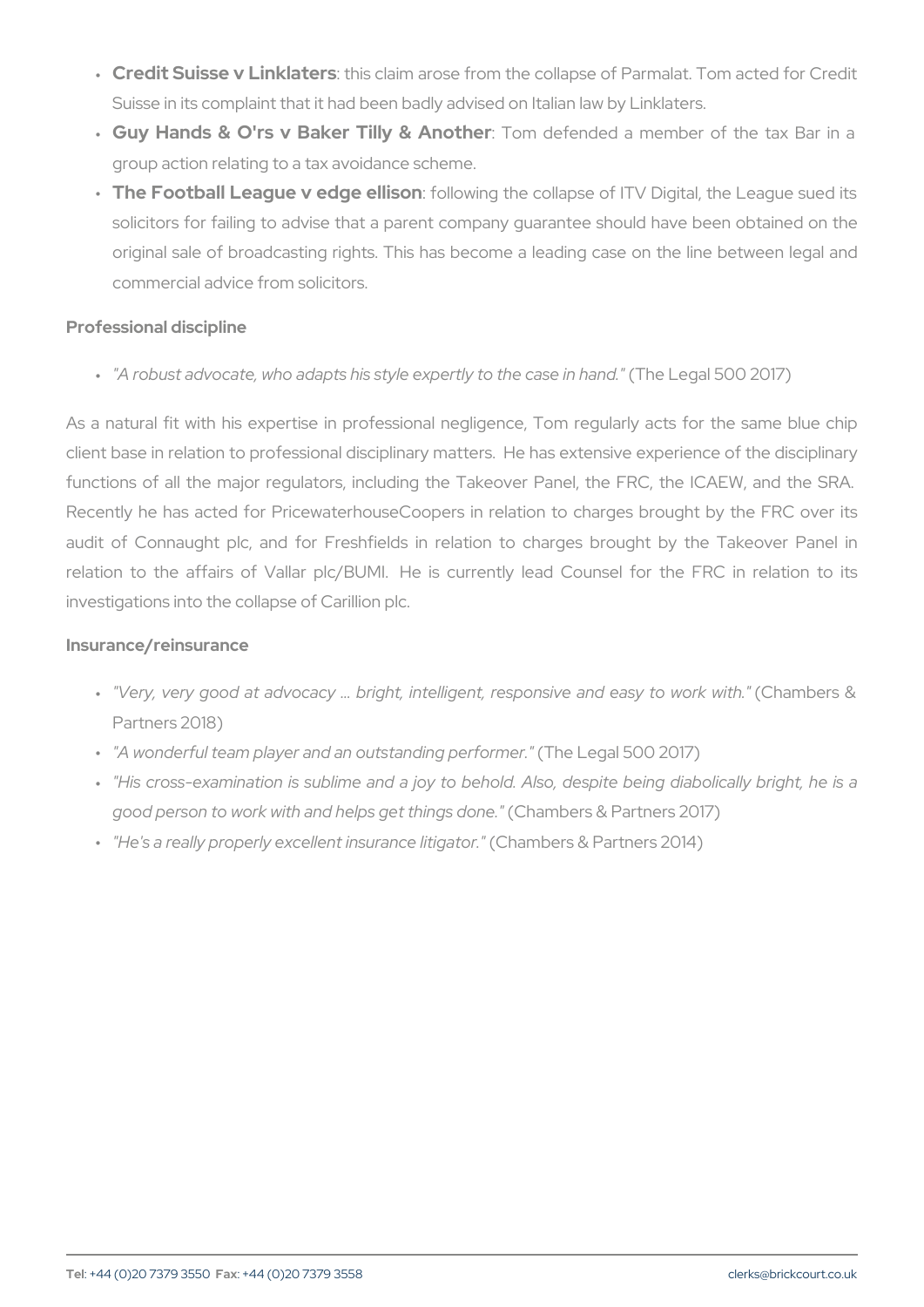Tom's practice has included a substantial amount of insurance and re joined Chambers. Most of this has been undertaken in arbitrations, and is therefore confidential but in the last decade the insurance/reinsurance arbitrations in which Tom has appeared is in from time to time as an expert in English law on insurance/reinsuran an arbitrator in insurance/reinsurance disputes.

#### Banking/corporate finance

Tom is regularly instructed in matters involving banks and other finan

- " Following the natioBsabi**sion fo**f Bing 260908, claims were threatened by the control and by Europe and and the c shareholders who had bought shares in a rights issue only weel for both the bank (in effect the Government) and its board of d these claims. This involved analysing the underlying reasons for in the sub-prime mortgage market) and advising on some unexp law.
- " The insolvency and resBtriutois uhri Eign eberfogyto a complex suite of bankin in relation to one particular asset, a power station in the UK. To then EdF) in a series of successful disputes, at first instance a of the various interlocking banking agreements.

In addition, Tom's professional negligence practice for (and occa solicitors regularly crosses over into high value banking transactions firm in relation to claims arising from the collapse of Lehman Agreement under which assets of almost US\$1bn were being held).

#### Privilege

Tom is regularly instructed by The Law Society in relation to question in the House of Lords when the Society intervened in Three Rivers I scope of legal advice privilege, and in both the Court of Appeal an Pandolfo on whether advice on the law from accountants attracts led the Society from time to time on other, confidential, matters.

### Directory Quotes

Below is a selection of comments about Tom since he took silk in 20 these quotations illustrate that he is a team player, with whom clie establish a good working relationship. He treats litigation as a tea regards one of the key skills for a modern silk in complex cases as the ability of from all involved are as fruitful as possible. Having been a soli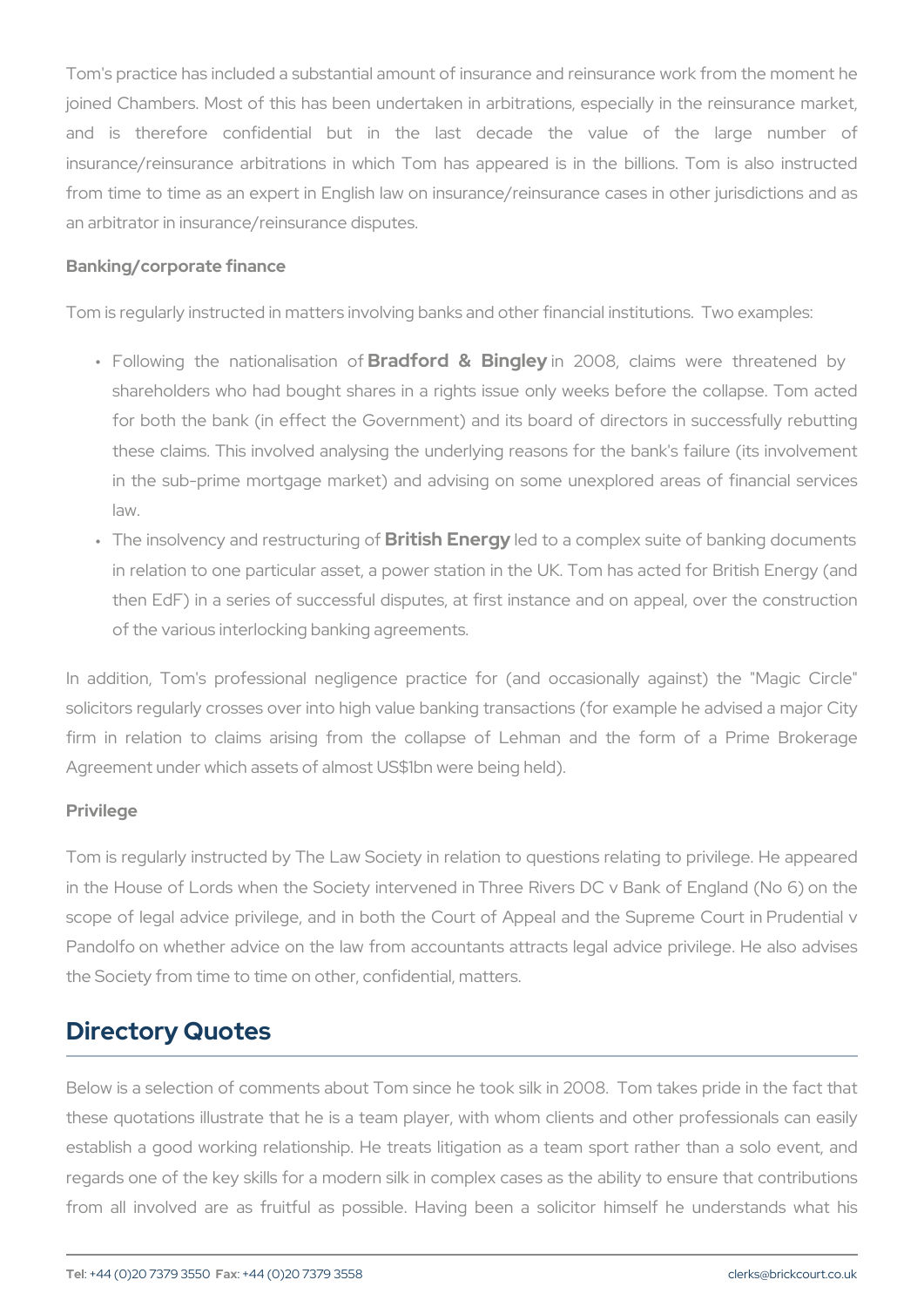professional clients need, and he knows that his lay clients want cor language. He never forgets that the law is a service industry.

- " "He prepares superbly, his advocacy is really impressive, and he in a case. Tom is a real wordsmith, who comes up with just the r judge." (Chambers & Partners 2022)
- " "One of the professional negligence heavy-hitters, he is absolu ability and advocacy. If Tom is in the case you definitely want hi advocate and he's prepared to stand his ground with a tricky cou would recommend him for difficult matters." (Chambers & Partners
- " "Tom is a very personable character and is very diligent." "He excellent client manner." (Chambers & Partners 2022)
- " "Tom is one of the cleverest and most forceful silks. He is a considerable experience." (Legal 500 2022)
- " "Perennially brilliant solicitors cannot express in words just how
- " "Really fights your corner he's a pugnacious barrister, who allie very effective, intelligent and really knows his field." (Chambers 8
- " "A good advocate who is delightful to deal with." "He is a (Chambers & Partners 2021)
- " "He's extremely proficient and extremely good." "He gets stuck committed approach." (Chambers & Partners 2021)
- " "Lives and breaths his cases, phenomenal advocate and does no at his level." (Legal 500 2021)
- " "A clever silk whose advice is always clear and considered." (Lega
- " "He never sits on the fence in terms of his advice, which is alway 500 2021)
- " "Tom is one of the cleverest and most forceful silks I know. He is considerable experience in relation to the largest professional lia fence in terms of his advice which is always clear and well consid
- " Tom Adam QC is a standout name in the market, lauded for h and reinsurance arbitration. (Who's Who Legal - UK Bar: Insurance
- " "A very good advocate." "His pleadings are excellent concise ar (Chambers & Partners 2020)
- " "He is very good fun to work with: he brings a real energy and s good at reading the court and fighting his corner." "He is (Chambers & Partners 2020)
- " "He brings a real energy and sense of fun to the team, and is v fighting his corner." "He can turn his hand to anything, and (Chambers & Partners UK & Global 2020)
- " "Has meticulous attention to detail." (The Legal 500 2020)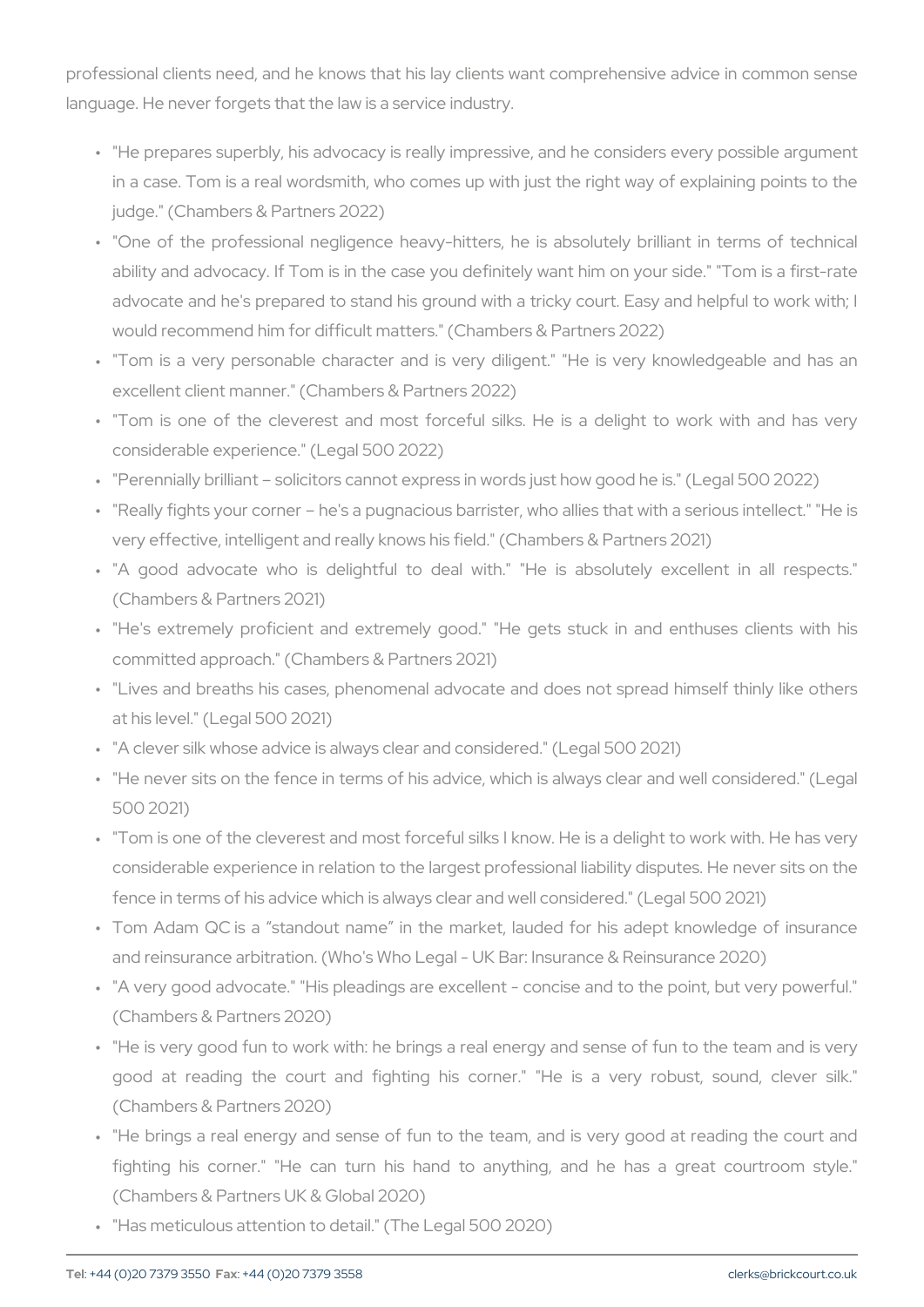" "He is very intelligent and easy to work with." (The Legal 500 202 " "A very strong team player and team leader." (The Legal 500 2020) " Tom Adam QC has a strong reputation in the market for his reinsurance arbitration proceedings. One source comments, He his generation. (Who's Who Legal - UK Bar: Insurance & Reinsura " "Tom Adam QC gets under the skin of a case and advocates super to which points to take and which to leave." (Chambers & Partners " "Very bright and very switched on." (Chambers & Partners 2019)

" "He's incredibly good in court - very articulate. His technical adv responsive." (Chambers & Partners 2019)

" "Very good, very bright, able and user friendly." (The Legal 500 2018) " "A depth of experience in the insurance market." (The Legal 500 2 " "He is smart, good on his feet in court, and is on top of the detail " "He's got a really excellent style in court, he's very good wit advice." "A good cross-examiner with great knowledge of the case. " "Very, very good at advocacy and he manages expectations ve responsive and easy to work with." (Chambers & Partners 2018)

" "A superb analyst and excellent to work with." "He has got a reall good with clients. He gives robust, clear advice." (Chambers & Pa " "First-class with excellent experience in this area (commercial liti " "A wonderful team player and an outstanding performer." (The Leg " "A robust advocate, who adapts his style expertly to the case in h " "He provides clear thinking and pragmatic advice." (The Legal 500 " "He continues to impress on large complex litigation, and he's existing law." "He has a great ability to break down complex issue " "His cross-examination is sublime and a joy to behold. Also, desp good person to work with and helps get things done." "Gets stud committed approach." (Chambers & Partners 2017)

" "A superb analyst who is excellent to work with." "He is (Chambers & Partners 2017)

" "Very bright, able and user-friendly, and a good advocate." (The L " "He gets stuck in and enthuses clients with his committed approac " "One of the greatest legal minds of his generation." (The Legal 50

- " "He has great qualities, and is bright and good in court." "Tom d good on cross-examination and took on board a lot of background 2016)
- " Highly regarded by instructing parties and peers alike, "undoubtedly one of the most brilliant legal minds of his generatio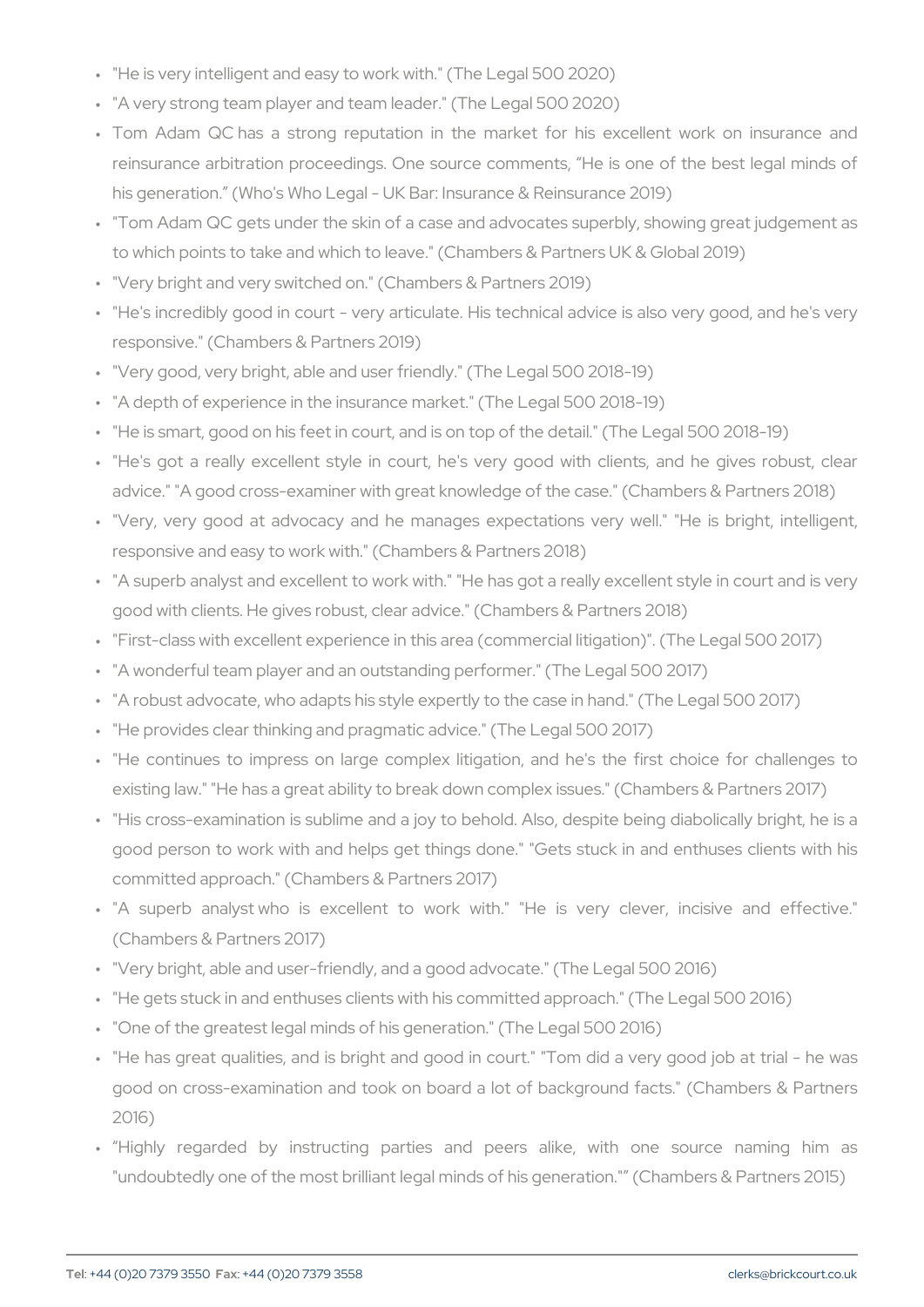- " "Commercial, user-friendly and a delight to work with. He accomplished advocate." "Clearly had a grasp of the detail that advocate who was very good on cross-examination; he knew (Chambers & Partners 2015)
- " "A superb analyst and excellent to work with." "He is bright, ha has a good sense of what argument will work with a particular judge. " A compelling advocate, who is persuasive and agile in oral argum " Very bright, robust, hardworking and interested. (The Legal 500 " Enthuses clients with his committed approach. (The Legal 500 20 " "He's a really properly excellent insurance litigator. He's dead go " "He gets very directly and quickly to the key issues, does ev sense of humour." "A clever and punchy barrister, he doesn't shy clear in his thinking." (Chambers & Partners 2014)
- " "Ferociously bright." "He always knows the documents in a case 2014)
- " "Another favourite of solicitors for complex cases of some mag Adam QC, who has a breadth of knowledge that enables him to substantial claims." (Chambers & Partners 2013)
- " "an "extremely responsive" young silk, who is a strong trial adv the facts in a case." (Chambers & Partners 2013)
- " "unbelievably bright" (Chambers & Partners 2012)
- " His clients love him since he is enormously incisive and hugely has a great sense of humour'." (Chambers & Partners 2012)
- " "Not only is Tom Adam QC very entertaining and easy to work v with complex issues so you can be assured he will think right Partners 2012)
- " " without a doubt the most capable brain of his generation." (Lega
- " "Tom Adam QC has a razor-sharp mind'." (Legal 500 2011)
- " "a rising star at the Insurance Bar" (Chambers & Partners 2011)
- " "hugely talented individual and a complete joy to work with" (Chan " "Always able to think his way around a problem, he is an asset t
- 2010)
- " "As one of the most brilliant junior barristers of his generati become one of the established silks of the future'." (Chambers & F
- " "Tom Adam QC is praised for his steely drive', and is a charisma'." (Chambers & Partners 2010)
- " "throws himself into a case with a robust style that makes him an Partners, 2009)
- " "Brightness and self-confidence"; "he always comes through at tria